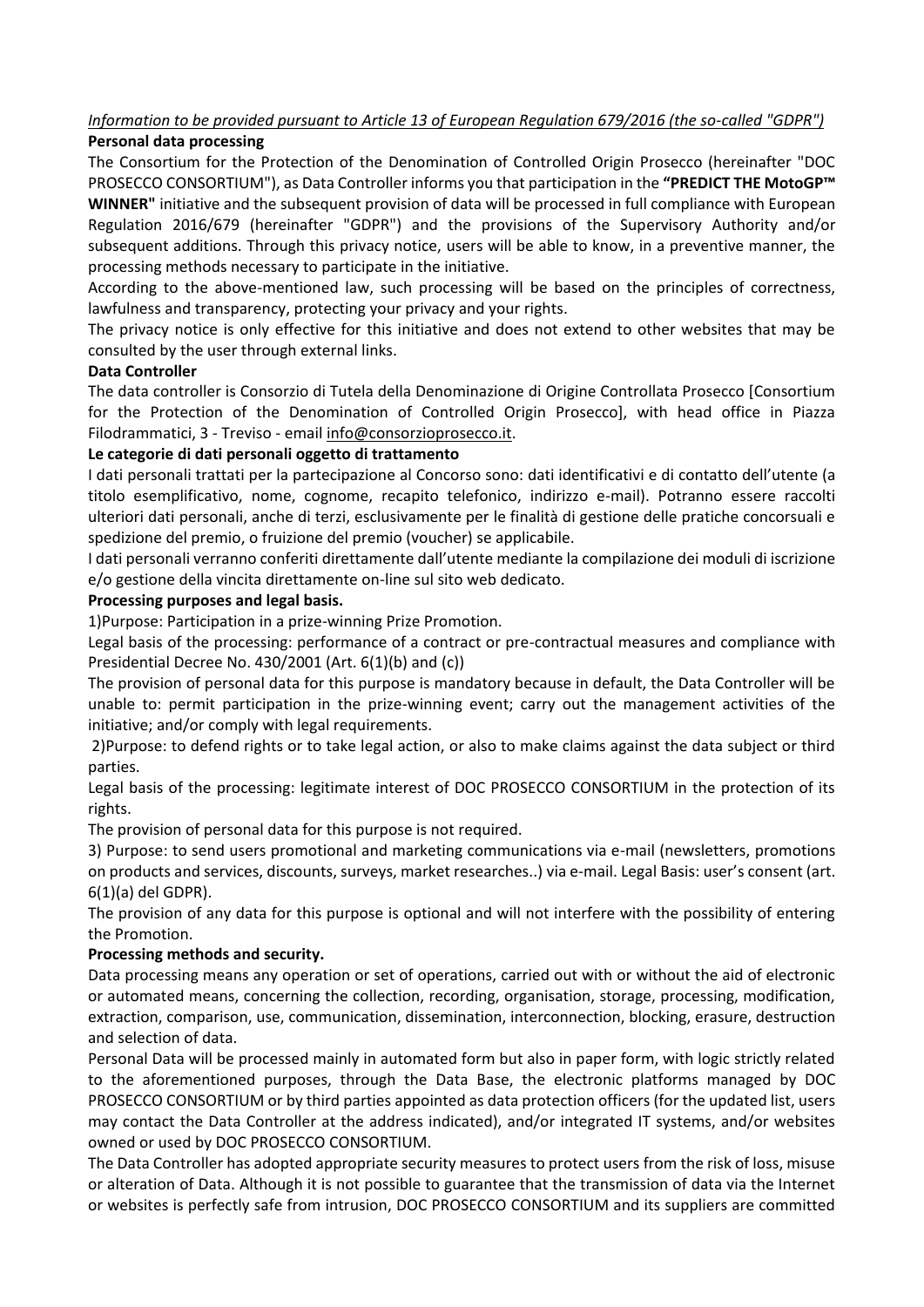to maintaining the physical, electronic and procedural security measures for the protection of Personal Data, in compliance with the requirements imposed by law. In particular, it has adopted, where possible, the measures referred to in Art. 32 of European Regulation 2016/679 and uses the protected protocols for the transmission of Data known as HTTPS. In addition, it stores user data on servers located in the Italian territory. The Servers are subject to an advanced and daily back-up system, are protected by firewalls, a strict restriction of access to personal data, according to the need and only for the purposes communicated; the possible transfer of collected data takes place through encrypted protocols and there is a system of permanent monitoring of access to IT systems to detect and stop the misuse of personal data. Processing duration.

The storage of data for the purposes of managing the Prize Promotion will be limited to the completion period of its individual stages and as required by law. Subsequently, it will be anonymised to create statistical outputs and the identification data will be destroyed.

For any further information, please contact the Data Controller.

The place of processing and the contact details of the Data Controller.

Personal Data is mainly processed at the head office of the Data Controller, Consorzio di Tutela della Denominazione di Origine Controllata Prosecco [Consortium for the Protection of the Denomination of Controlled Origin Prosecco], and/or in the other offices of the same and/or in the places where the Data Protection Officers are located. For further information, users may contact the Data Controller by telephone and/or by writing an email t[o info@consorzioprosecco.it.](mailto:info@consorzioprosecco.it)

### **The nature and methods of providing users' Personal Data.**

Personal Data may be provided by filling in the appropriate fields in the various sections of the Website and subsequently, for the winners, by digital and/or paper means.

#### **The Personal Data Categories subject to processing.**

The specific personal data processed for participation in this initiative are: identification data of the user (name, surname, telephone numer and email address). Further personal data may be collected, also from third parties, exclusively for the purposes of managing the Prize Promotion and shipping the prize, always in compliance with the legislation required.

#### **Categories of persons who may become aware of your Personal Data.**

Personal Data may be brought to the attention of employees or collaborators of the Data Controller who, operating under the direct authority of the latter, process data and are appointed as data protection officers or managers pursuant to Art. 24-29 of EU Reg. 2016/679 or system administrators and who will receive adequate operating instructions in this regard from the Data Controller; the same will apply - by the DPOs appointed by the Controller - to the DPO employees or collaborators.

Personal data will be made available to the DPO for consumer protection and public faith competent for the territory, to the extent necessary for the purposes of the Prize Promotion.

The complete and updated list of third-party companies that carry out collection operations on behalf of the undersigned, third-party companies to whom the data may be communicated and the DPOs, is available on request to the Data Controller.

Learn more about Personal Data.

# **Transfer of users' Personal Data outside the EU.**

Personal Data will not be transferred to non-EU countries.

#### **Minors.**

The website does not contain information intended directly for minors. Minors must not provide personal information or data. Participation in the initiative is intended exclusively for adults.

# **Users' rights.**

Users have the rights referred to in Articles 15-21 European Legislation 2016/679 (Right of rectification, right to be forgotten, right of limitation of treatment, right of data portability, right of opposition). Specifically:

The right of access: to obtain confirmation or not of personal data concerning users and to obtain access to such data and specific information (e.g. purposes of processing, categories of data in question, the recipients to whom the data will be disclosed)